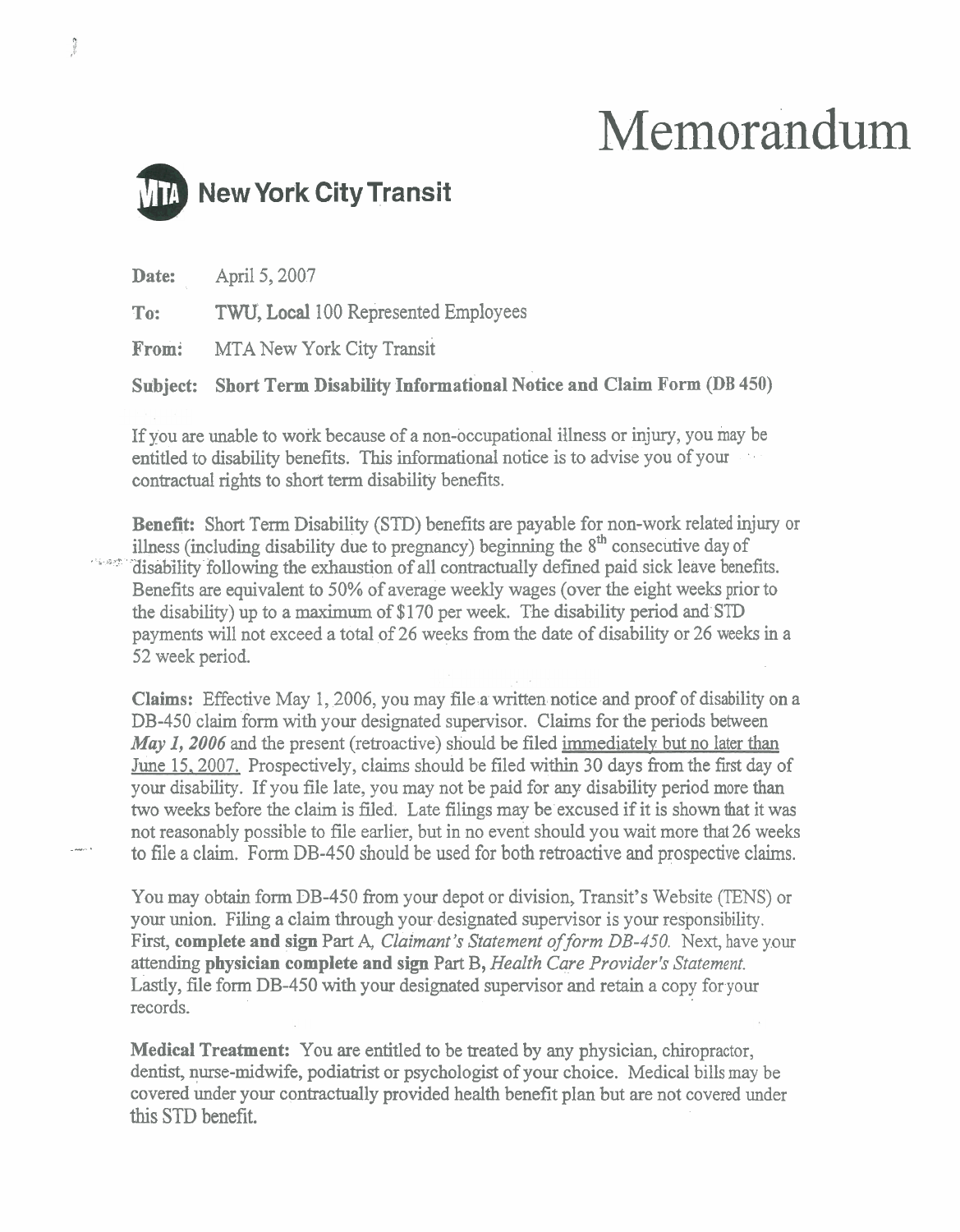## **General Guidelines for SHORT TERM DISABLITY (STD)**

### **Package:**

Short Term Disability pre-application (completed by Timekeeping Unit)

- Employee Benefits Department check list (completed by Employee Benefits)  $\bullet$ Employee acknowledgement letter (signed by Employee)
- DB-450 Claim form (This is *a three part form:* a) completed by employee; b) completed by  $\bullet$ provider; c) completed by Timekeeping Unit)

#### All Forms must be submitted to the **NYC** Transit Employee Benefits Department at **180**  Livingston, Room 6008 Brooklyn, NY 11201. (DO NOT mail directly to NYS INSURANCE FUND.

## **Basic Rules:**

- 1) Employee must use all of their sick balance.
- 2) If the employee is eligible, the employee must apply for 60% sick, the 60% sick must be used before Short Term Disability can be paid (except if disapproved).
- 3) Short Term Disability payment will commence:
	- a) with the eighth day if unpaid and the other requirements out lined in items 1 to J above are met.
	- b) or the first unpaid day after the seventh day of disability and the other requirements out lined in items 1 to **3** above are met.
- 4) The employee may request but *is not* required to use vacation.<br>5) The Short Term Disability is 26 weeks pay in a 52-week period
- 5) The Short Term Disability is 26 weeks pay in a 52-week period.<br>6) Each new instance of disability must meet the requirements of it
- 6) Each new instance of disability must meet the requirements of items 1 to **3,** as well as, each instance of STD is subject to a seven day waiting period.

## **Employee's Responsibility:**

- 1) Complete part **A** of Form DB-450
- 2) Employee is responsible for the Medical portion in Part B of Form DB-450
- 3) Submit form to Timekeeping Unit for completion.

## **Timekeeper's Responsibility:**

- 1) Check that all necessary information is completed and signed by employee and physician.
- 2) Timekeepers must fill out the Short Term Disability Pre-application. This Form is to be signed by designated management personnel.
- 3) Make sure that line 7d in Part B of form DB-450 is filled in by the employee's attending physician or medical care practitioner.
- 4) Complete Part C of Form DB-450 including the section-marked "Weekly Wages 8 Weeks prior to Disability"). Gross wages includes all 01', differentials, longevity, shoe/tool, etc.
- 5) Line 13: answer yes if wages are being paid (e.g. vacation in lieu of sick, AVA, etc.
- 6) Line 14: answer <u>no</u> -- Transit is not requesting reimbursement of payment.
- 7) Line 20: answer yes -- if employee is being paid regular sick (please provide dates).
- 8) Line 21: answer yes if employee is being paid 60% sick (please provide dates).
- 9) Send the completed package to Employee Benefits.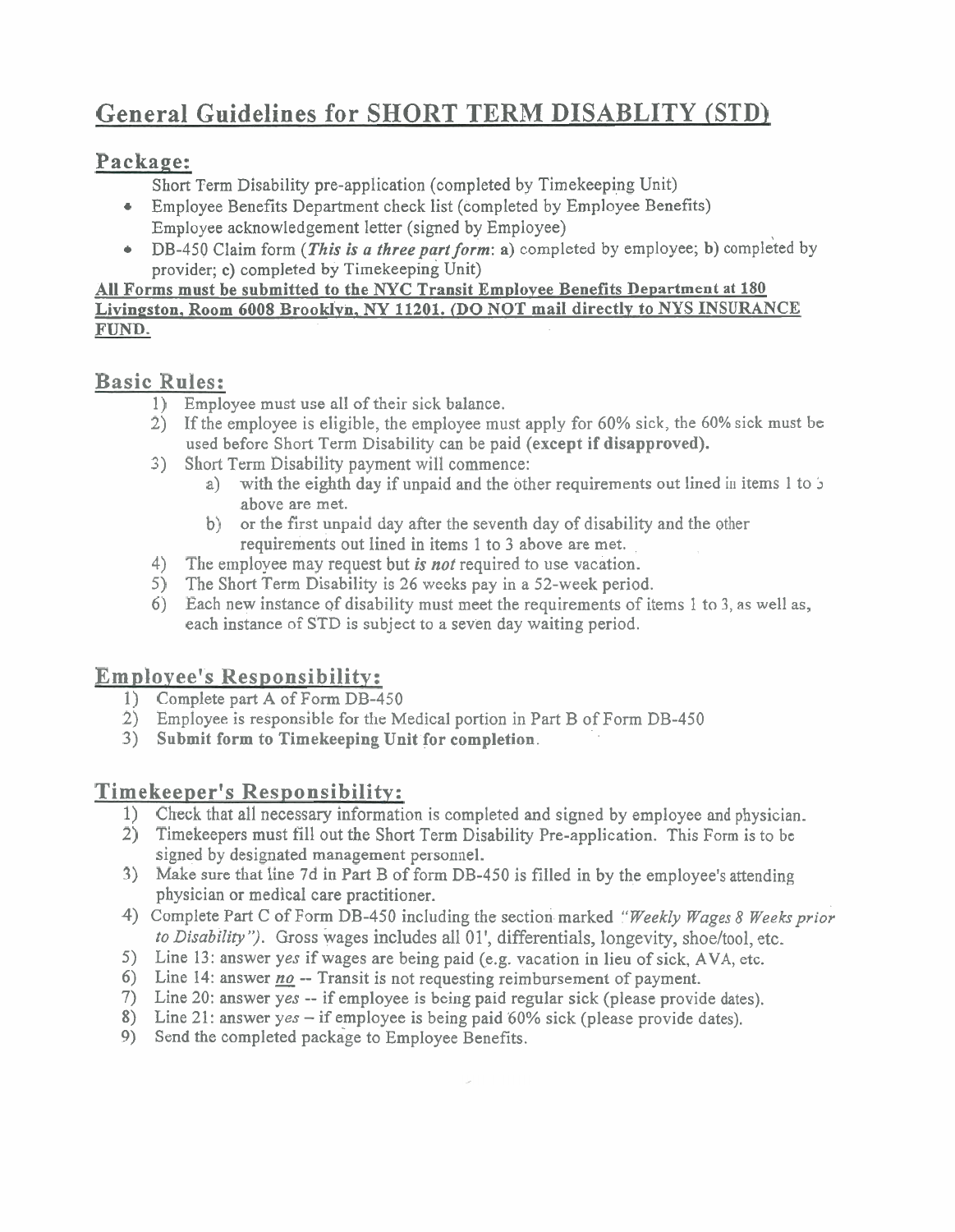#### **NOTICE AND PROOF OF CLAIM FOR DISABILITY BENEFITS**

| CLAIMANT: READ THE FOLLOWING INSTRUCTIONS CAREFULLY                                                                                                                                                                                                                                                                                                                                                                                                                                                                                                                                                                                                                                                                                                                                                                                                                                                                                                                                                                        |                                                                             |                                                                                                                                                         |                                    |                        |                                                                             |
|----------------------------------------------------------------------------------------------------------------------------------------------------------------------------------------------------------------------------------------------------------------------------------------------------------------------------------------------------------------------------------------------------------------------------------------------------------------------------------------------------------------------------------------------------------------------------------------------------------------------------------------------------------------------------------------------------------------------------------------------------------------------------------------------------------------------------------------------------------------------------------------------------------------------------------------------------------------------------------------------------------------------------|-----------------------------------------------------------------------------|---------------------------------------------------------------------------------------------------------------------------------------------------------|------------------------------------|------------------------|-----------------------------------------------------------------------------|
| 1. Use this form if you become sick or disabled while employed or if you become sick or disabled within four (4) weeks after termination of employment. Use claim form<br>DB-300 if you become sick or disabled after having been unemployed more than four (4) weeks.<br>2. You must complete all items of part A - The "CLAIMANT'S STATEMENT". Be accurate. Check all dates.<br>3. Be sure to date and sign your claim (see item 12). If you can not sign this form, your representative may sign it in your behalf. In that event, the name, address,<br>and representative's relationship to you should be noted under the signature.<br>4. Do Not Mail this Claim unless your Health care Provider Completes and Signs Part B - The "HEALTH CARE PROVIDER'S STATEMENT."<br>5. Your completed claim should be mailed WITHIN 30 DAYS after you become sick or disabled to your last employer or your last employer's insurance company.<br>6. Make a copy of this completed form for your records before you submit it. |                                                                             |                                                                                                                                                         |                                    |                        |                                                                             |
| PART A - CLAIMANT'S STATEMENT (Please Print or Type) ANSWER ALL QUESTIONS                                                                                                                                                                                                                                                                                                                                                                                                                                                                                                                                                                                                                                                                                                                                                                                                                                                                                                                                                  |                                                                             |                                                                                                                                                         |                                    | Social Security Number |                                                                             |
| 1. Name<br>First                                                                                                                                                                                                                                                                                                                                                                                                                                                                                                                                                                                                                                                                                                                                                                                                                                                                                                                                                                                                           | Middle                                                                      | Last                                                                                                                                                    |                                    |                        |                                                                             |
| 2. Address<br>Street<br>Number                                                                                                                                                                                                                                                                                                                                                                                                                                                                                                                                                                                                                                                                                                                                                                                                                                                                                                                                                                                             | City or Town                                                                | State                                                                                                                                                   | Zip code                           | Apartment Number       |                                                                             |
| 3. Tel. No.                                                                                                                                                                                                                                                                                                                                                                                                                                                                                                                                                                                                                                                                                                                                                                                                                                                                                                                                                                                                                | 4. Date of Birth                                                            |                                                                                                                                                         | 5. Married (Check one)             |                        | Yes<br>No                                                                   |
| 6. My disability is (if injury, also state how, when, and where it occurred)                                                                                                                                                                                                                                                                                                                                                                                                                                                                                                                                                                                                                                                                                                                                                                                                                                                                                                                                               |                                                                             |                                                                                                                                                         |                                    |                        |                                                                             |
| 7. I became disabled on<br>Month                                                                                                                                                                                                                                                                                                                                                                                                                                                                                                                                                                                                                                                                                                                                                                                                                                                                                                                                                                                           | Year<br>Dav                                                                 | 7.a                                                                                                                                                     | I worked on that day (Check one)   |                        | INo<br>Yes                                                                  |
| 7.b I have since worked for wages or profit.                                                                                                                                                                                                                                                                                                                                                                                                                                                                                                                                                                                                                                                                                                                                                                                                                                                                                                                                                                               | Yes                                                                         | If "Yes" give dates:<br> No                                                                                                                             |                                    |                        |                                                                             |
| 8. Give name of last employer. If more than one employer during the last eight (8) weeks, name ALL employers.                                                                                                                                                                                                                                                                                                                                                                                                                                                                                                                                                                                                                                                                                                                                                                                                                                                                                                              | <b>EMPLOYERS</b>                                                            |                                                                                                                                                         | Dates of Employment                |                        | Average Weekly Wages                                                        |
|                                                                                                                                                                                                                                                                                                                                                                                                                                                                                                                                                                                                                                                                                                                                                                                                                                                                                                                                                                                                                            |                                                                             |                                                                                                                                                         | <b>FROM</b>                        | <b>THROUGH</b>         | (Include Bonuses, Tips,<br>Commissions, Reasonable                          |
| <b>BUSINESS NAME</b>                                                                                                                                                                                                                                                                                                                                                                                                                                                                                                                                                                                                                                                                                                                                                                                                                                                                                                                                                                                                       | <b>BUSINESS ADDRESS</b>                                                     | TELEPHONE NO.                                                                                                                                           | Mo.<br>Year Mo.<br>Dav             | Day                    | Year Value of Board, Rent, Etc)                                             |
|                                                                                                                                                                                                                                                                                                                                                                                                                                                                                                                                                                                                                                                                                                                                                                                                                                                                                                                                                                                                                            |                                                                             |                                                                                                                                                         |                                    |                        |                                                                             |
|                                                                                                                                                                                                                                                                                                                                                                                                                                                                                                                                                                                                                                                                                                                                                                                                                                                                                                                                                                                                                            |                                                                             |                                                                                                                                                         |                                    |                        |                                                                             |
|                                                                                                                                                                                                                                                                                                                                                                                                                                                                                                                                                                                                                                                                                                                                                                                                                                                                                                                                                                                                                            |                                                                             |                                                                                                                                                         | Name of union and local Number, if |                        |                                                                             |
| 9. My job is or was (Occupation)                                                                                                                                                                                                                                                                                                                                                                                                                                                                                                                                                                                                                                                                                                                                                                                                                                                                                                                                                                                           |                                                                             |                                                                                                                                                         | member                             |                        |                                                                             |
| For the period of Disability covered by this claim:<br>10.<br>a. Are you receiving wages, salary, or separation pay<br>b. Are you receiving or claiming:<br>(1) Workers' compensation for work-connected disability                                                                                                                                                                                                                                                                                                                                                                                                                                                                                                                                                                                                                                                                                                                                                                                                        |                                                                             |                                                                                                                                                         | Yes<br>Yes                         | No<br>∤No              |                                                                             |
| (2) Unemployment Insurance Benefits                                                                                                                                                                                                                                                                                                                                                                                                                                                                                                                                                                                                                                                                                                                                                                                                                                                                                                                                                                                        |                                                                             |                                                                                                                                                         | Yes                                | lNo                    |                                                                             |
| (3) Damages for personal injury                                                                                                                                                                                                                                                                                                                                                                                                                                                                                                                                                                                                                                                                                                                                                                                                                                                                                                                                                                                            |                                                                             |                                                                                                                                                         | Yes                                | No                     |                                                                             |
| "YES" IS CHECKED IN ANY OF THE ITEMS IN 10a OR 10b, COMPLETE THE FOLLOWING:                                                                                                                                                                                                                                                                                                                                                                                                                                                                                                                                                                                                                                                                                                                                                                                                                                                                                                                                                | (4) Benefits under the Federal Social Security Act for long-term disability |                                                                                                                                                         | Yes                                | No                     |                                                                             |
| received<br>I have                                                                                                                                                                                                                                                                                                                                                                                                                                                                                                                                                                                                                                                                                                                                                                                                                                                                                                                                                                                                         | claimed<br>from:                                                            |                                                                                                                                                         | for the period                     |                        | to                                                                          |
| 11. I have received disability benefits for another period or periods of disability within                                                                                                                                                                                                                                                                                                                                                                                                                                                                                                                                                                                                                                                                                                                                                                                                                                                                                                                                 | the 52 weeks immediately before my present disability began                 |                                                                                                                                                         | Yes                                | No                     |                                                                             |
| If "Yes", fill in the following: I have been paid by                                                                                                                                                                                                                                                                                                                                                                                                                                                                                                                                                                                                                                                                                                                                                                                                                                                                                                                                                                       |                                                                             |                                                                                                                                                         |                                    |                        |                                                                             |
| 12. I have read the instructions above. I hereby claim Disability Benefits and certify that for the period covered by this claim I was                                                                                                                                                                                                                                                                                                                                                                                                                                                                                                                                                                                                                                                                                                                                                                                                                                                                                     |                                                                             |                                                                                                                                                         | from                               | to                     |                                                                             |
| disabled; and that the forgoing statements, including any accompanying statements, are to the best of my knowledge true and complete.<br>ANY PERSON WHO KNOWINGLY AND WITH INTENT TO DEFRAUD PRESENTS, CAUSES TO BE PRESENTED, OR PREPARES WITH KNOWLEDGE OR BELIEF THAT IT<br>WILL BE PRESENTED TO OR BY AN INSURER, OR SELF INSURER, ANY INFORMATION CONTAINING ANY FALSE MATERIAL STATEMENT OR CONCEALS ANY<br>MATERIAL FACT SHALL BE GUILTY OF A CRIME AND SUBJECT TO SUBSTANTIAL FINES AN IMPRISONMENT.                                                                                                                                                                                                                                                                                                                                                                                                                                                                                                               |                                                                             |                                                                                                                                                         |                                    |                        |                                                                             |
| <b>CLAIM SIGNED ON:</b>                                                                                                                                                                                                                                                                                                                                                                                                                                                                                                                                                                                                                                                                                                                                                                                                                                                                                                                                                                                                    |                                                                             |                                                                                                                                                         |                                    |                        |                                                                             |
| DATE<br>If signed by other than claimant, PRINT below: name, address, and relationship of representative.                                                                                                                                                                                                                                                                                                                                                                                                                                                                                                                                                                                                                                                                                                                                                                                                                                                                                                                  |                                                                             | <b>CLAIMANT'S SIGNATURE</b>                                                                                                                             |                                    |                        |                                                                             |
| Disclosure of Information: The Board will not disclose any information about your case to any unauthorized party without your consent. If you cnoose to have such information<br>disclosed to an unauthorized party, you mast file with the Board an original signed form OC-110A, Claimant's Authorization to Disclose Workers' Compensation Records, or an<br>original signed, notarized authorization letter. You may telephone your local WCB office to have Form OC-110A sent to you, or you may download it from our web page,<br>www.wcb.state.ny.us. It can be found under the heading Common Forms Online. Mail the completed authorization form or letter to the address given below.                                                                                                                                                                                                                                                                                                                            |                                                                             |                                                                                                                                                         |                                    |                        |                                                                             |
| IF YOU HAVE ANY QUESTIONS ABOUT CLAIMING DISABILITY BENEFITS, CONTACT THE<br>NEAREST OFFICE OF THE NYS WORKERS' COMPENSATION BOARD, OR WRITE TO:<br>WORKERS' COMPENSATION BOARD, DISABILITY BENEFITS BUREAU, 100 BROADWAY-                                                                                                                                                                                                                                                                                                                                                                                                                                                                                                                                                                                                                                                                                                                                                                                                 |                                                                             | SI TIENE DUDASRELACIONADAS CON LA RECLAMACION DE BENEFICIOS POR INCAPACIDAD<br>NUEVA YORK O ESCRIBA A: WORKERS' COMPENSATION BOARD, DISABILITY BENEFITS |                                    |                        | COMUNIQUSE CON LA OFICINA MAS CERCANA DE LA JUNTA DE COMPENSACION OBRERA DE |

**BUREAU.** 100 **BROADWAY-MENANDS. ALBANY, NY** 122410005.

**MENANDS, ALBANY, NY 12241-0005.**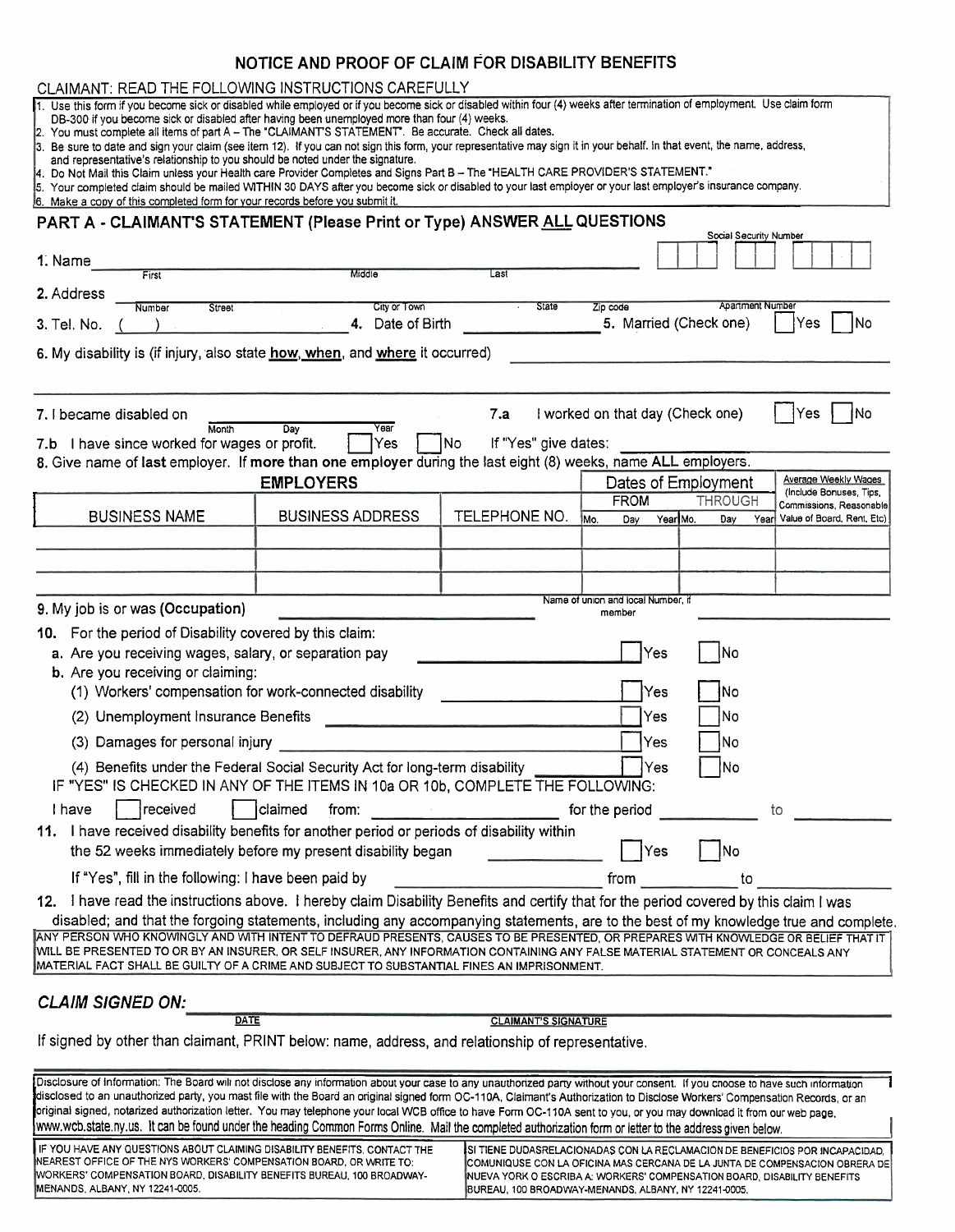#### **PART B** - **HEALTH CARE PROVIDER'S STATEMENT**

| NOTICE OF PROOF OF CLAIM FOR DISABILITY BENEFITS - IMPORTANT: Use this form only when the claimant becomes sick or disabled while employed or becomes sick or disabled within four (4) weeks<br>after termination of employment. Otherwise use the green claim form DB-300.<br>PART B - Health Care Provider's Statement (Please Print or Type) - The Health Care Provider's Statement must be filled in completely |        |            |                  |              |                                                                                                                                                                                                                               |          |                 |        |
|---------------------------------------------------------------------------------------------------------------------------------------------------------------------------------------------------------------------------------------------------------------------------------------------------------------------------------------------------------------------------------------------------------------------|--------|------------|------------------|--------------|-------------------------------------------------------------------------------------------------------------------------------------------------------------------------------------------------------------------------------|----------|-----------------|--------|
| and the Form mailed to the Insurance Carrier or Self-Insured employer, or returned to the claimant within SEVEN DAYS of the receipt of the Form. For item 7d, give the approximate<br>date. Make some estimate. If the Disability is caused by or arising in connection with pregnancy, enter the estimated delivery date under "Remarks."                                                                          |        |            |                  |              |                                                                                                                                                                                                                               |          |                 |        |
| 1. Claimant's Name:<br>First                                                                                                                                                                                                                                                                                                                                                                                        |        | Middle     | Last             |              | 2. Age                                                                                                                                                                                                                        | 3. Sex   | Male            | Female |
| 4. Diagnosis / Analysis:                                                                                                                                                                                                                                                                                                                                                                                            |        |            |                  |              | Diagnosis Code: Noted that the set of the set of the set of the set of the set of the set of the set of the set of the set of the set of the set of the set of the set of the set of the set of the set of the set of the set |          |                 |        |
| a. Claimant's Symptom's:                                                                                                                                                                                                                                                                                                                                                                                            |        |            |                  |              |                                                                                                                                                                                                                               |          |                 |        |
| b. Objective Findings:                                                                                                                                                                                                                                                                                                                                                                                              |        |            |                  |              |                                                                                                                                                                                                                               |          |                 |        |
| c. If Disability is pregnancy related, enter ESTIMATED DELIVERY DATE                                                                                                                                                                                                                                                                                                                                                |        |            |                  |              |                                                                                                                                                                                                                               |          |                 |        |
| 5. Claimant Hospitalized?                                                                                                                                                                                                                                                                                                                                                                                           | Yes    | No         | Date from:       |              | to                                                                                                                                                                                                                            |          |                 |        |
| 6. Operation indicated?                                                                                                                                                                                                                                                                                                                                                                                             | Yes    | INo.       | a. Type          |              | <b>b.</b> Date                                                                                                                                                                                                                |          |                 |        |
| 7 Enter Dates for the following:                                                                                                                                                                                                                                                                                                                                                                                    |        |            |                  | Date:        | Month                                                                                                                                                                                                                         | Day      | Year            |        |
| a. Date of your first treatment for this Disability                                                                                                                                                                                                                                                                                                                                                                 |        |            |                  |              |                                                                                                                                                                                                                               |          |                 |        |
| b. Date of your most recent treatment for this Disability                                                                                                                                                                                                                                                                                                                                                           |        |            |                  |              |                                                                                                                                                                                                                               |          |                 |        |
| c. Date claimant was unable to work because of this Disability                                                                                                                                                                                                                                                                                                                                                      |        |            |                  |              |                                                                                                                                                                                                                               |          |                 |        |
| d. Date claimant will be able to perform usual work**                                                                                                                                                                                                                                                                                                                                                               |        |            |                  |              |                                                                                                                                                                                                                               |          |                 |        |
| ** Even if considerable question exists, ESTIMATE DATE **Avoid the use of terms such as unknown or undetermined.<br>8. In your opinion is this Disability the result of injury arising out of the course of employment or occupational disease?                                                                                                                                                                     |        |            |                  |              |                                                                                                                                                                                                                               |          | Yes             | No     |
| a. If yes, has Form C-4 been filed with the Workers' Compensation Board?                                                                                                                                                                                                                                                                                                                                            |        |            |                  |              |                                                                                                                                                                                                                               |          | Yes             | No     |
| Remarks:                                                                                                                                                                                                                                                                                                                                                                                                            |        |            |                  |              |                                                                                                                                                                                                                               |          |                 |        |
| affirm that<br>Chiropractor                                                                                                                                                                                                                                                                                                                                                                                         |        | Physician  | Psychologist     |              | Licensed in the State of:                                                                                                                                                                                                     |          | License Number: |        |
| Dentist<br>am a:                                                                                                                                                                                                                                                                                                                                                                                                    |        | Podiatrist | Nurse-Midwife    |              |                                                                                                                                                                                                                               |          |                 |        |
| ANY PERSON WHO KNOWINGLY AND WITH INTENT TO DEFRAUD PRESENTS, CAUSES TO BE PRESENTED, OR PREPARES WITH KNOWLEDGE OR BELIEF THAT IT WILL BE PRESENTED TO OR BY AN INSURER, OR SELF INSURER<br>ANY INFORMATION CONTAINING ANY FALSE MATERIAL STATEMENT OR CONCEALS ANY MATERIAL FACT SHALL BE GUILTY OF A CRIME AND SUBJECT TO SUBSTANTIAL FINES AND IMPRISONMENT.                                                    |        |            |                  |              |                                                                                                                                                                                                                               |          |                 |        |
| <b>Health Care Provider's Signature</b>                                                                                                                                                                                                                                                                                                                                                                             |        |            |                  |              |                                                                                                                                                                                                                               | Date     |                 |        |
| Health Care Provider's Name (Please Print)<br>Phone No.                                                                                                                                                                                                                                                                                                                                                             |        |            |                  |              |                                                                                                                                                                                                                               |          |                 |        |
| Office Address:                                                                                                                                                                                                                                                                                                                                                                                                     |        |            |                  |              |                                                                                                                                                                                                                               |          |                 |        |
| Number<br>HIPAA NOTICE - In order to adjudicate a workers' compensation claim, WCL 13-8(4) (a) and 12 NYCRR 325-1.3 require health care providers to regularly file medical reports of treatment with the Board and the<br>carrier or employer. Pursuant to 45 CFR 184.512 these legally required medica, reports are exempt from HIPAA's restrictions on disclosure of health information                          | Street |            | <b>Apt/Suite</b> | City or Town | State                                                                                                                                                                                                                         | Zip Code |                 |        |
| INSTRUCTIONS:                                                                                                                                                                                                                                                                                                                                                                                                       |        |            |                  |              |                                                                                                                                                                                                                               |          |                 |        |

- 1 Claimant completes PART **A**
- 2 Health Care Provider completes PART B KEEP A COPY FOR YOUR RECORDS

#### **3 Return to Timekeeping Unit** @ **your work location**

#### **Timekeeping Unit will return Parts A, B and C to:**

NYC Transit Employee Benefits 180 Livingston Street, Room 6008 Brooklyn, NY 11201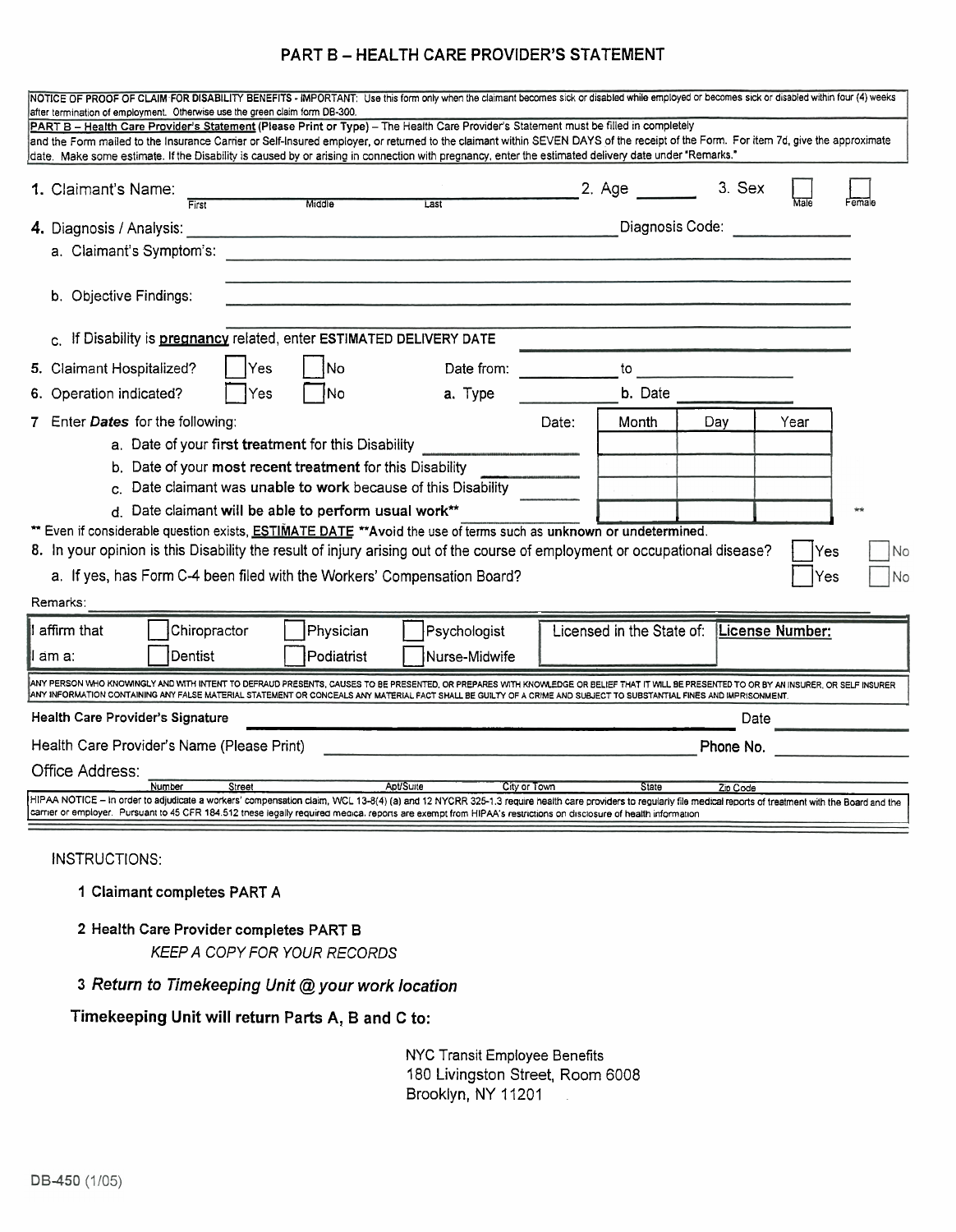#### **Short Term Disability Plan -TWU, Local 100 Represented Employees Contact List for Administration of Applications**

| <b>Division</b>            | <b>Responsible Unit</b>                                 | <b>Contact Person</b>   | <b>Telephone</b>  |  |
|----------------------------|---------------------------------------------------------|-------------------------|-------------------|--|
|                            | <b>Department of Subways</b>                            |                         |                   |  |
| Car Equipment              | <b>Central Timekeeping</b>                              | <b>Robert Mesnard</b>   | $(718)694-1141$   |  |
| Track                      | <b>MOW</b> Timekeeping                                  | <b>Beverly Marks</b>    | $(718)694-4921$   |  |
| Infrastructure             | <b>MOW</b> Timekeeping                                  | <b>Beverly Marks</b>    | $(718)694-4921$   |  |
| Electrical/Signals         | <b>MOW Timekeeping</b>                                  | <b>Beverly Marks</b>    | $(718)694-4921$   |  |
| Electronic Maint.          | <b>Controllers Office</b><br><b>Central Timekeeping</b> | Gail Williams           | $(646)$ 252-6526  |  |
| RTO/Stations               | <b>Service Delivery</b><br><b>Substation Unit</b>       | Isadore Klahr           | $(718)694 - 3532$ |  |
| <b>Department of Buses</b> |                                                         |                         |                   |  |
| <b>Brooklyn Division</b>   | East New York Depot<br>Gen. Supt. Support Svc.          | <b>Edward Scheid</b>    | $(718)927 - 7488$ |  |
|                            | <b>Flatbush Depot</b><br>Gen. Supt. Support Svc.        | <b>Elizabeth Curry</b>  | $(347)643 - 5708$ |  |
|                            | <b>Fresh Pond Depot</b><br>Gen. Supt. Support Svc.      | Dorothy Spence          | $(718)334 - 8605$ |  |
|                            | Jackie Gleason Depot<br>Gen. Supt. Support Svc.         | <b>Richard Dandrea</b>  | $(347)643 - 5262$ |  |
|                            | <b>Ulmer Park Depot</b><br>Gen. Supt. Support Svc.      | <b>Frederick Herman</b> | $(718)265 - 3293$ |  |
| <b>Bronx Division</b>      | Gun Hill Depot<br>Gen. Supt. Support Svc.               | <b>Robert Trusewicz</b> | $(718)430 - 4833$ |  |
|                            | Kingsbridge Depot<br>Gen. Supt. Support Svc.            | Alberto Richardson      | $(212)544 - 3450$ |  |
|                            | Mother Clara Hale Depot<br>Gen. Supt. Support Svc.      | <b>Anthony Maltese</b>  | $(212)712 - 5726$ |  |
|                            | West Farms Depot<br>Gen. Supt. Support Svc.             | Elex Myers              | $(718)319 - 7572$ |  |

\_ **L+**